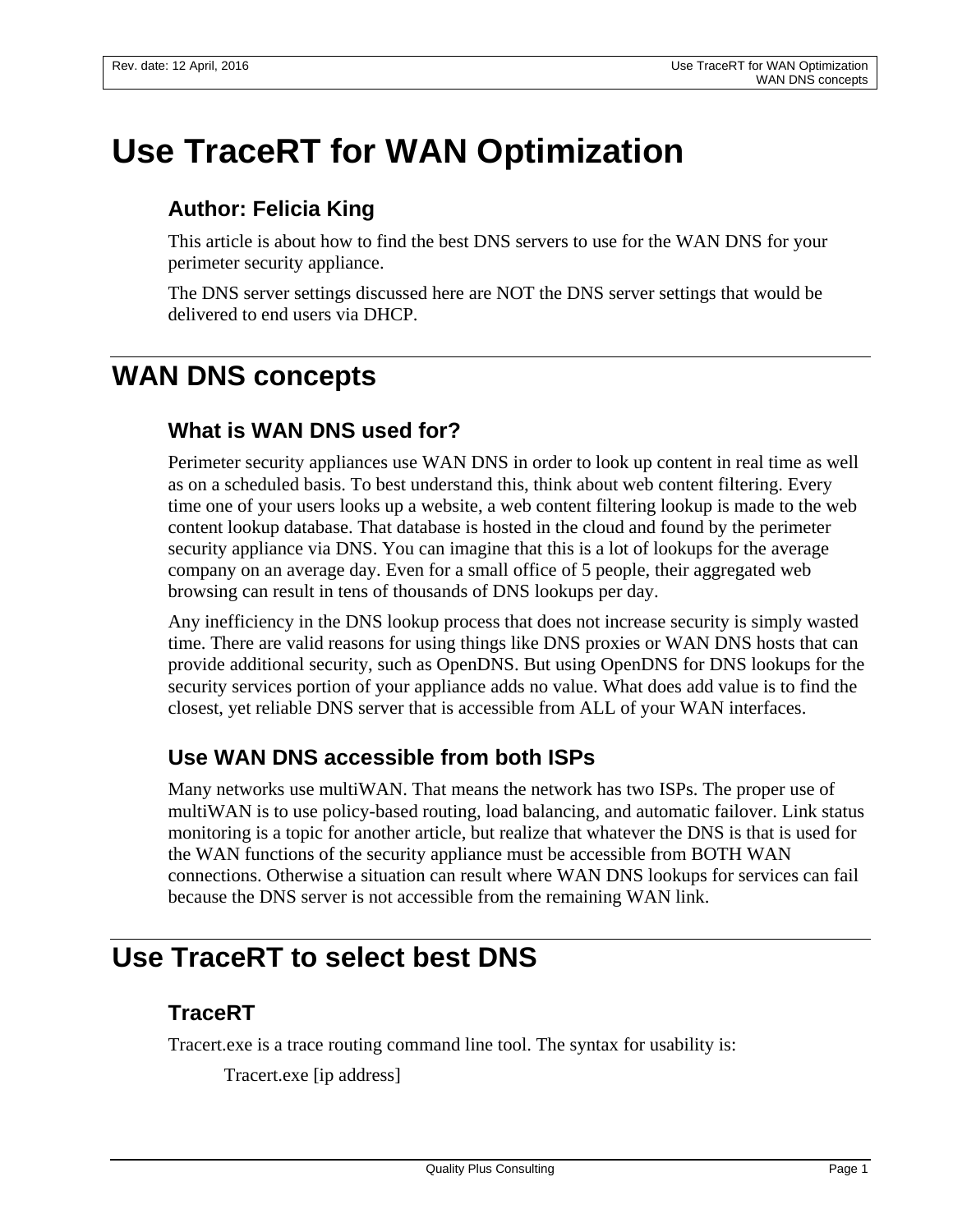Trace route will show how many network hops away from the WAN connection is the WAN DNS server. The more hops, the worse the network performance.

#### **Check a few WAN DNS servers for hop count**

Check Google's ever popular and probably way over utilized DNS server. 16 hops is very slow network performance.

| $C:\$ : tracert 8.8.8.8                                   |                 |              |             |                                                                   |  |  |  |  |  |  |
|-----------------------------------------------------------|-----------------|--------------|-------------|-------------------------------------------------------------------|--|--|--|--|--|--|
| Tracing route to google-public-dns-a.google.com [8.8.8.8] |                 |              |             |                                                                   |  |  |  |  |  |  |
| over a maximum of 30 hops:                                |                 |              |             |                                                                   |  |  |  |  |  |  |
|                                                           |                 |              |             |                                                                   |  |  |  |  |  |  |
| 1                                                         | $1 \text{ ms}$  | $1$ ms       | $1$ ms $10$ |                                                                   |  |  |  |  |  |  |
| $\overline{2}$                                            | 1 ms            | <1 ms        |             | $\{1 \text{ ms } 192.168.0.1\}$                                   |  |  |  |  |  |  |
| з                                                         | 8 ms            |              |             | 8 ms 8 ms 142.254.153.81                                          |  |  |  |  |  |  |
| 4                                                         |                 |              |             | 23 ms 20 ms 22 ms ae63.kenowibl01h.midwest.rr.com [24.164.241.97] |  |  |  |  |  |  |
| 5                                                         |                 | 13 ms  14 ms |             | 14 ms be31.milzwift01r.midwest.rr.com [65.31.113.40]              |  |  |  |  |  |  |
| 6                                                         | $15$ ms         | 14 ms        |             | 15 ms bu-ether18.chctilwc00w-bcr00.tbone.rr.com [66.109.6.206]    |  |  |  |  |  |  |
| 7                                                         | $19$ ms         | 14 ms        | $14$ ms     | bu-ether11.chcgildt87w-bcr00.tbone.rr.com [66.109.6.20]           |  |  |  |  |  |  |
| 8                                                         | 13 ms           | 13 ms        | $12$ ms     | 0.ae0.pr1.chi10.tbone.rr.com [107.14.17.192]                      |  |  |  |  |  |  |
| 9                                                         |                 |              |             | 13 ms ix-ae-27-0.tcore2.ct8-chicago.as6453.net [64.86.79.97]      |  |  |  |  |  |  |
| 10                                                        |                 | 22 ms 25 ms  |             | 25 ms 72.14.219.82                                                |  |  |  |  |  |  |
| 11                                                        | 13 ms           | 13 ms        |             | 24 ms 209.85.143.190                                              |  |  |  |  |  |  |
| 12                                                        | 13 ms           | 15 ms        |             | 13 ms 72.14.238.89                                                |  |  |  |  |  |  |
| 13                                                        | 24 ms           | 22 ms        |             | 31 ms 216.239.47.121                                              |  |  |  |  |  |  |
| 14                                                        | 30 ms           | 22 ms        |             | 22 ms 216.239.46.191                                              |  |  |  |  |  |  |
| 15                                                        | o pr            | <b>SEC</b>   | ×           | Request timed out.                                                |  |  |  |  |  |  |
| 16                                                        | $23$ ms         | $23$ ms      | 23 ms       | google-public-dns-a.google.com [8.8.8.8]                          |  |  |  |  |  |  |
|                                                           |                 |              |             |                                                                   |  |  |  |  |  |  |
|                                                           | Trace complete. |              |             |                                                                   |  |  |  |  |  |  |

Check OpenDNS. Find that DNS server is 12 hops away.

```
C:\>tracert 208.67.222.222
Tracing route to resolver1.opendns.com [208.67.222.222]
over a maximum of 30 hops:
   1
          < 1 ms
                        <sub>1</sub> ms</sub>
                                      <sub>1</sub> ms</sub>
                                                 16
           1 \text{ ms}< 1 ms
                                       1 \text{ ms}192.168.0.1
   23456789
                        44 ms
                                                142.254.153.81
          73 ms
                                      46 ms
          27 ms
                        21 ms
                                      22 msae63.kenowibl01h.midwest.rr.com [24.164.241.97]
                                                 be31.milzwift01r.midwest.rr.com [65.31.113.40]
          14 ms
                        19 ms
                                      43 ms
                                                bu-ether18.chctilwc00w-bcr00.tbone.rr.com [66.109.6.206]<br>0.ae1.pr0.chi30.tbone.rr.com [66.109.1.78]
                        19 ms
                                      50 ms
          17 ms
                                      13 ms14 ms
                        13 ms
                                                d.ae1.pro.cn150.toone.rr.com [00.109.1.76]<br>lag-12.ear2.chicago2.level3.net [4.68.111.17]<br>ae-21-52.car1.chicago1.level3.net [4.69.138.35]<br>ae-21-52.car1.chicago1.level3.net [4.69.138.35]<br>open-dns-in.car1.chicago1.level3.net 
                        14 ms
                                      15 ms
         184 ms
                                      14 ms
                       219 ms
  10
          14 ms
                        14 ms
                                      14 ms
  11\,14 ms
                        16 ms
                                      14 ms
 12
          14 ms
                        13 ms
                                                 resolver1.opendns.com [208.67.222.222]
                                      14 ms
Trace complete.
```
Check Dyn.com DNS server. Find that it is 11 hops away.